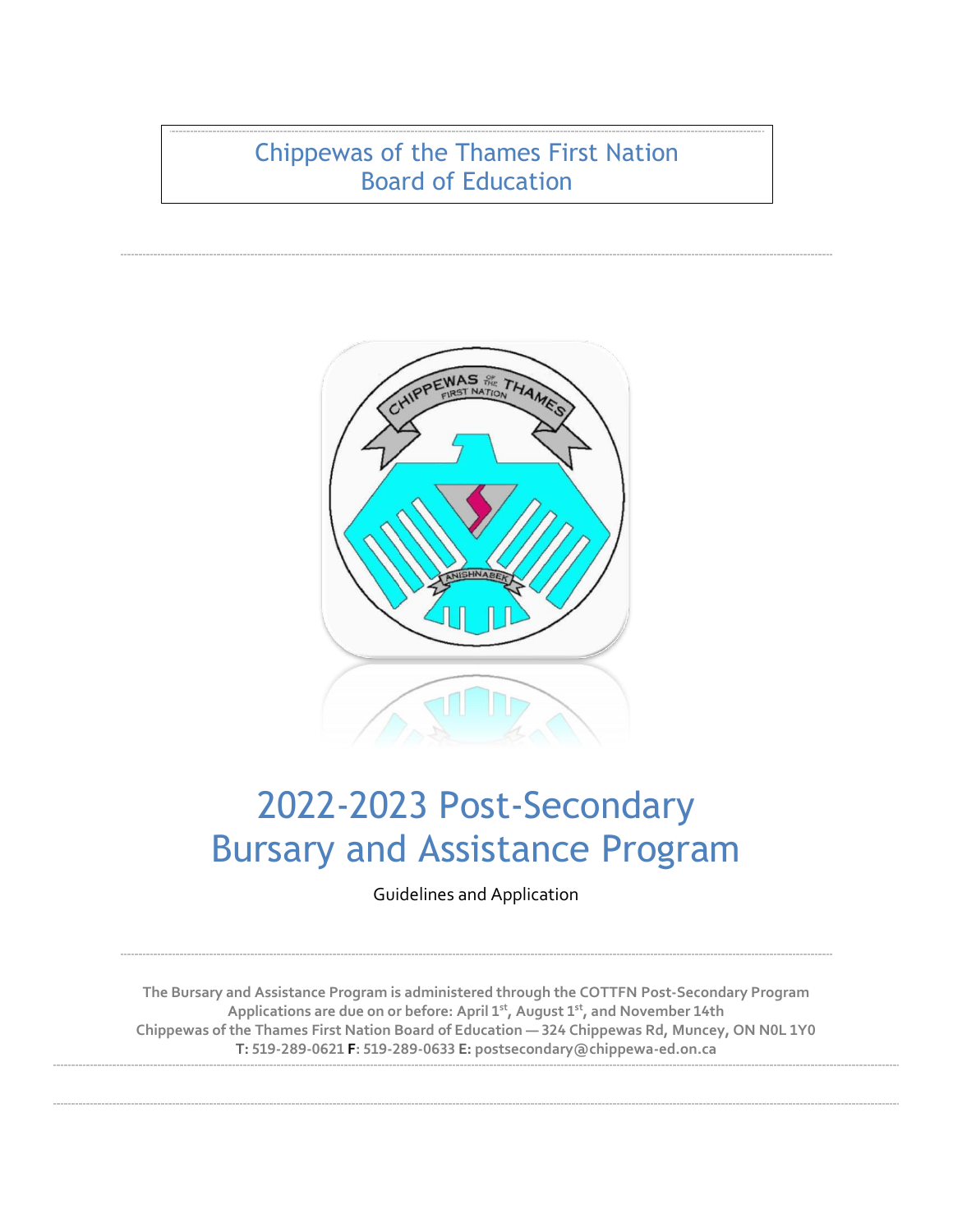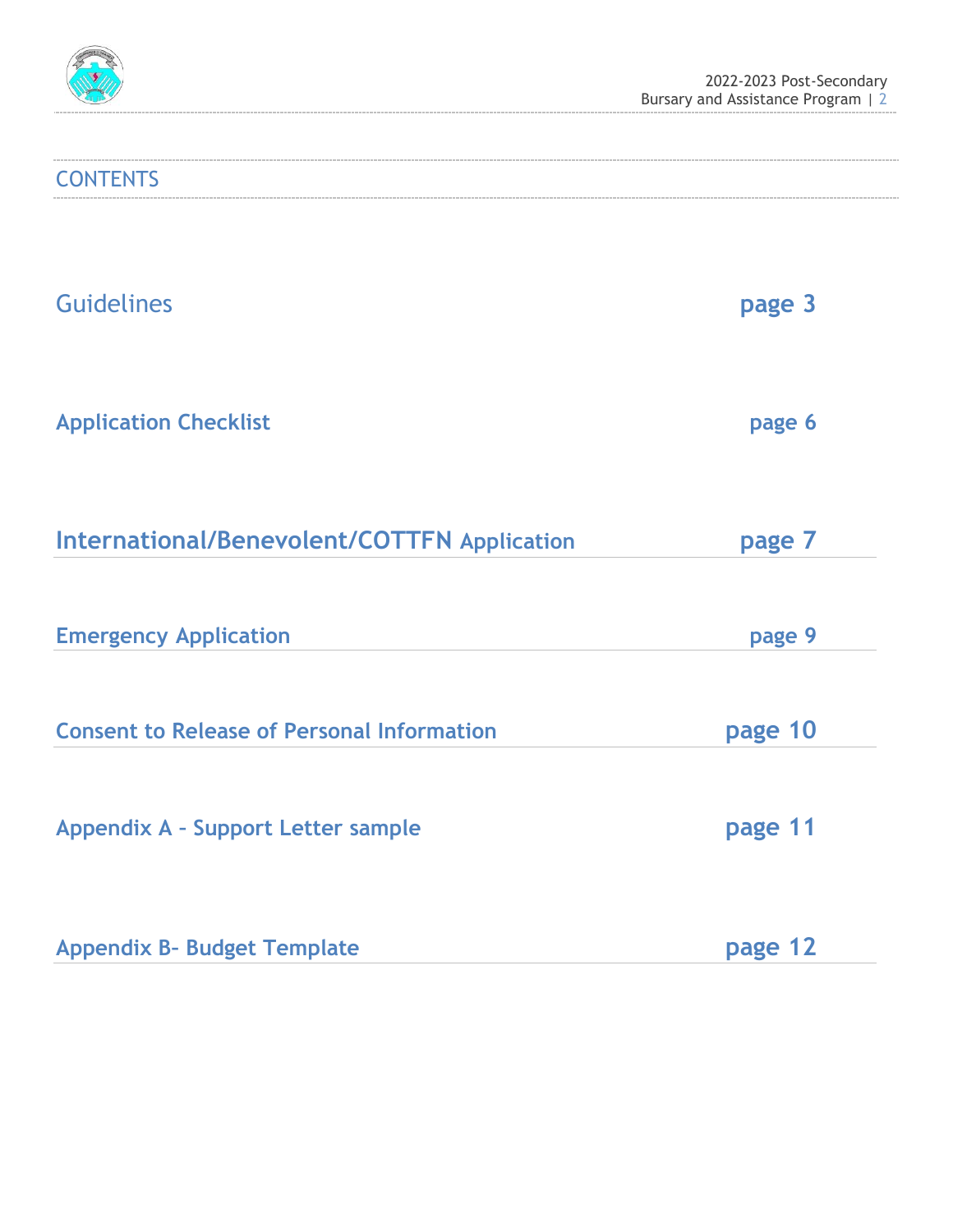

# Chippewas of the Thames First Nation Board of Education Post- Secondary Bursary Assistance Program Guidelines

## **RATIONALE:**

COTTFN Board of Education Bursary Assistance Program was set up to help alleviate some of the financial stress postsecondary students may experience. Through the interest earned from the Big Bear Creek Trust it has been established that these funds are to be disbursed to Chippewas of the Thames First Nation post-secondary students. The Bursary and Assistance Program recognized that student's experience many trying moments when they are away from home and even when they are attending school locally. Taking on a new program or trying to complete an unfinished program any number of situations can arise. The bursary program is meant to assist students in as many financial circumstances as possible both young and more mature, reach their post-secondary education dreams.

## **ASSISTANCE:**

Students applying for assistance may be granted a Bursary based on documented financial need in the amount specified in each category. The Benevolent Fund is set for emergency and extenuating circumstances that have occurred which are preventing you from being successful in your program. In each one of these situations the determination will be assessed by the Post- Secondary Counsellor, and will provide recommendations to the Board of Trustees based on documented individual financial need. Students approved for bursary assistance for tuition, living allowance and books will only be funded per semester and not a full year. If a student funded under the bursary for tuition, living allowance and books in good standing their funding will be transferred to the Post-Secondary Program. The decision of the Board of Education Trustees will be final and there will be no appeal process.

## **ELIGIBILITY:**

Students who are registered members of the Chippewas of the Thames First Nation, including students who are living in the United States, as documented by the COTTFN Administration office. Proof of such will be required in the form of a copy of status card or a current letter from Membership at the Chippewas of the Thames First Nation Administration office. Students must also produce proof that they are attending a higher learning institution. (i.e. acceptance letter)

Students accessing the Bursary and Assistance Program are eligible for funding once per year, which includes Emergency assistance. It is not required that students be part of the COTTFN Post -Secondary funding program, we welcome all members in a higher education program apply for the assistance as per guidelines per category.

## APPLICATIONS:

Applications will be available at the Education Office, Administration Office, Employment and Training office as well as online at www.cottfn.com. If you would like to have an application mailed to you, please send a note along with a selfaddressed envelope to:

> Post-Secondary Bursary and Assistance Program Chippewas of the Thames FN Board of Education 324 Chippewa Road, Muncey, ON N0L 1Y0

Applications are due on or before: **April 1st, August 1st, and November 14th** . All funding requests must pertain to current school year. Applications can be faxed, scanned or emailed (postsecondary@chippewa-ed.on.ca) all applications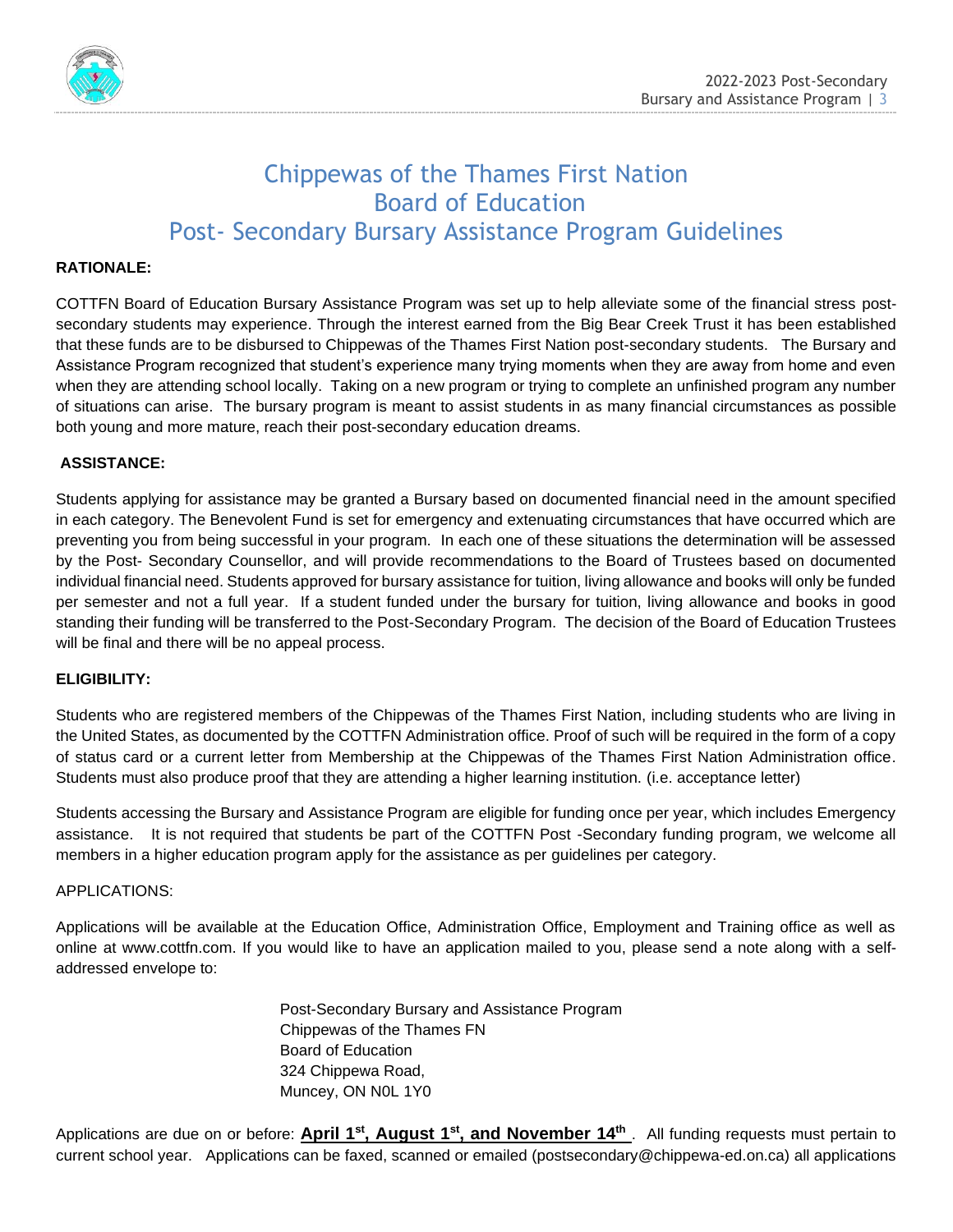

must be RECEIVED AT THE OFFICE on the day of or before the due date. No late applications or supporting documentation will be accepted. Original application must be mailed or delivered to our office. You will be notified that your application has been received either by telephone, email or mailed receipt. Please ensure your current working email, mailing address and telephone number is on file so you can be contacted. No other notifications will be sent until the final decisions are made, if you have questions or wonder if your application has been received, please make sure to call the office within office hours of 8:30 – 4:30 Monday to Friday (closed statutory holidays).

When applying for the Benevolent Fund please ensure you have completed your statement of need and included as many details as possible in order to help the team guide their decision regarding your situation. You are not required to disclose any details you are not comfortable with however all forms will be held in complete confidence as well as locked in the office. You will be notified by telephone and mail of the final decision of the Bursary Assistance team.

While the process of application may seem rigorous the Chippewas of the Thames Board of Education has substantial responsibilities to ensure that a bursary is awarded with equity, confidentially, and compassion in all instances.

Applicants must submit a statement of financial need to include as many details as possible such as:

- Clear introduction
- Challenges that you currently face
- How student has tried to solve some of these challenges
- Past/present academic success
- Past/present extracurricular activities
- Student talents and unique gifts
- How the financial aid will help student achieve specific objectives
- explanation on how the funds will be spent.
- Documentation of financial information (i.e. quotes, receipts)

Student must provide proof of financial need through bank statements, quotes for proposed expense, evidence of outstanding bills, evidence of financial commitment, and lack of financial options.

The board of education staff and/or trustees reserve the right to authenticate all information pertaining to the application prior to any decision being given. Once you have sent your application in you agree to the terms of authentication.

## STUDENT RESPONSIBILITY:

It is the student's responsibility to fully complete and submit this application with all required documentation. The completed application needs to reach the Board of Education office either on or before the due date listed in the category you are applying for. Any applications received after 4:30 pm (EST) on the due date will not be processed however you will be able to reapply for the next deadline date for consideration.

If there is any portion of the application you do not understand it is your responsibility to make contact with the Education office to get assistance completing your applications. Education staff is not permitted to alter or complete the applications in any way on behalf of applicants.

Currently the Board of Education Trustees have proposed these possible categories for the fund:

1. **COTTFN International Students** a fund to provide Chippewas of the Thames member students living other countries an opportunity to apply for post-secondary assistance.

2. **Emergency** is a fund set aside to assist students when dealing with things outside of your control and life-changing situations.

3. **COTTFN Students** while being funded students still fall very short of the mark when it comes to having enough money to cover all expenses. Eg. technology, rent, parking etc.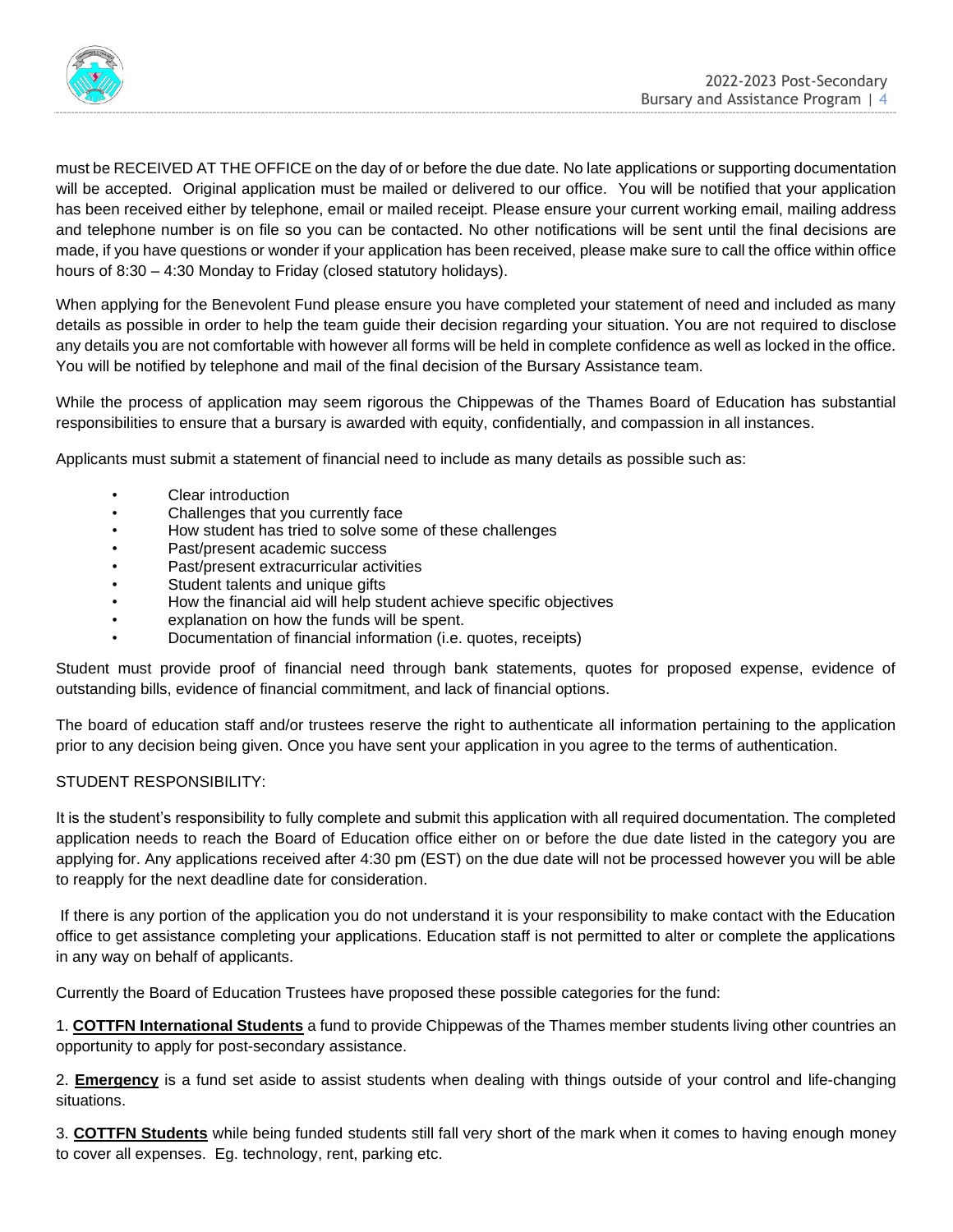

4. **Benevolent Fund** provides financial aid to meet short- term basic needs of students necessary for physical, emotional, educational, and spiritual well-being will attending school.

5. **Sustainability** is the fund where the long term planning is taking place. The Board would like the fund to be in place for a long time and this amount will be rolled into the next year in order to continue to plan for the future.



Please read examples listed in each fund to determine the fund that is most applicable to you. The following are examples but not limited to. If you are unsure please contact the post-secondary counsellor. In case of an emergency please contact the Education Office as soon as possible.

| <b>BENEVOLENT</b>                                       | <b>COTTFN INTERNATIONAL STUDENTS</b>                   |
|---------------------------------------------------------|--------------------------------------------------------|
| • tuition, book expense, living allowance               | (Living outside of Canada)                             |
| tuition to non-traditional education institutions       | ∙ tuition                                              |
| technology (electronics, laptop etc.)                   | • living allowance                                     |
| • software                                              | • book/supplies                                        |
| • childcare                                             | • travel                                               |
| • travel                                                | $\cdot$ parking                                        |
| • association fees i.e.) ONECA, OCT ext.                | • tutoring                                             |
| $\cdot$ internet data                                   | additional fees                                        |
| • print fees                                            | • professional fees                                    |
| • assisted technology                                   |                                                        |
| <b>COTTFN STUDENTS</b>                                  | <b>EMERGENCY</b>                                       |
| • travel/ parking                                       | • a loss in the family or critical illness (travel)    |
| $\cdot$ rent                                            | • traditional healing/mentoring/mental health 'breaks' |
| • professional fees                                     | • unexpected fees from rent, childcare,                |
| • school/program related workshops/conferences (outside | books/supplies, tutoring<br>$\bullet$                  |
| of regular institution)                                 | · natural disaster, flood/water damage                 |
| • late & application fees                               | • personal (household) emergency                       |
| • tutoring                                              | • car breaks down                                      |
| • co-op/placement costs                                 | · illness/medication, food/ special diet               |
| • internet/data                                         |                                                        |
| • printing fees                                         |                                                        |
| • travel for ceremony purposes                          |                                                        |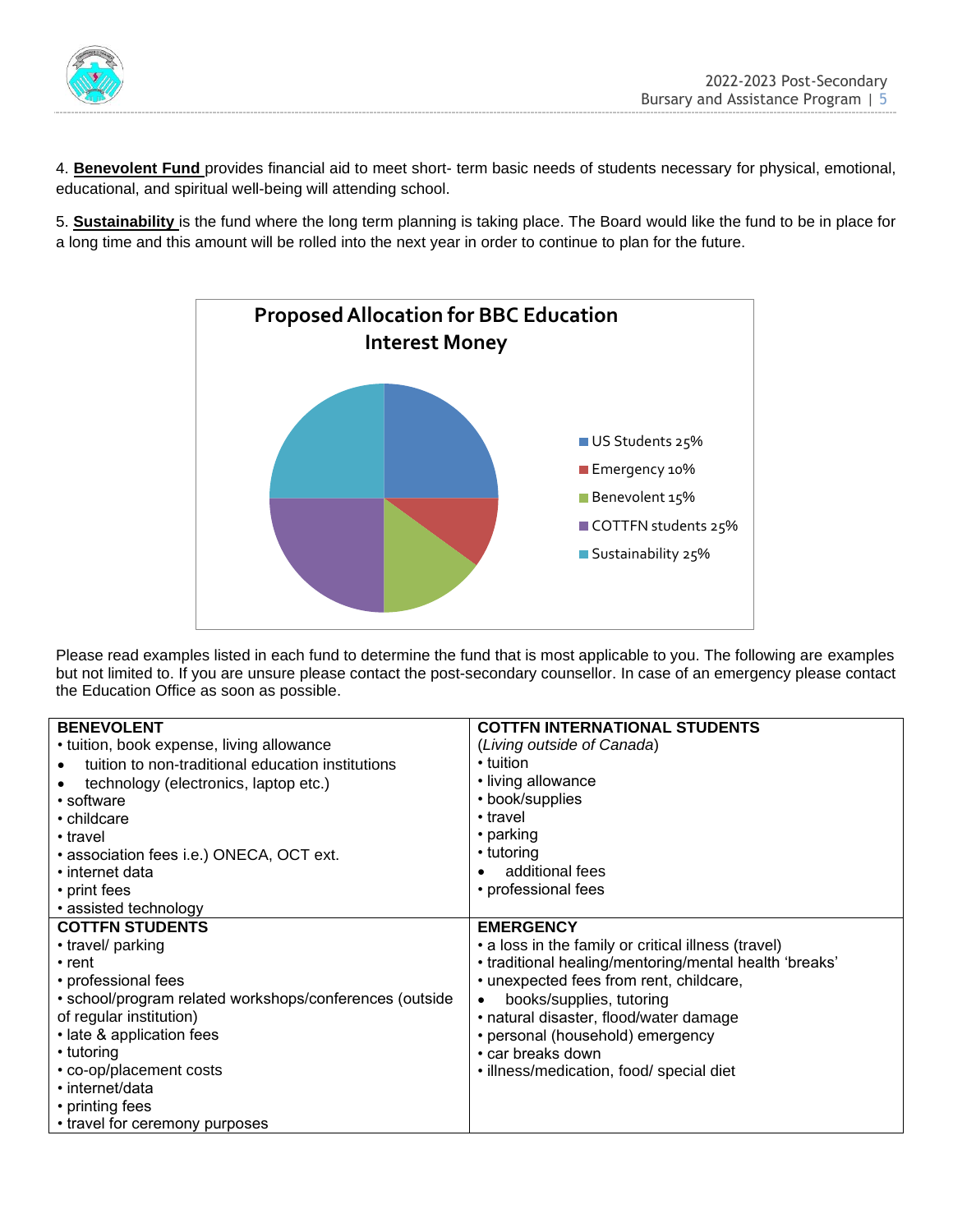

# Application Checklist

This application and required document checklist is provided to assist students in applying for the Bursary Assistance Program. If any of the required documentation is not submitted at the time of your application it will not be processed.

- PROOF THAT YOU ARE A REGISTERED BAND MEMBER OF THE CHIPPEWAS OF THE THAMES FIRST NATION. (COPY OF STATUS CARD)
- $\blacktriangle$  IF YOU ARE NEW TO CHIPPEWAS OF THE THAMES FIRST NATION REGISTRY YOU MUST PROVIDE A LETTER FROM MEMBERSHIP THAT YOU ARE A REGISTERED MEMBER.
- **A PROOF YOU ARE ATTENDING A POST-SECONDARY INSITUTUION.(COPY OF ACCEPTANCE LETTER)**
- RECENT GRADES IF ATTENDING A SCHOOL CURRENTLY.(CAN BE AN UNOFFICIAL TRANSCRIPT)
- COPY OF QUOTES TO SUPPORT FUNDING REQUEST. (IE QUOTE FOR LAPTOP, SOFTWARE, AND CAR REPAIRS, ETC.) OR RECIEPTS (IE RENT, UTILITIES, PARKING)
- **A COMPLETE BUDGET TEMPLATE FORM.**
- A SIGNED CONSENT TO RELEASE OF PERSONAL INFORMATION
- PROVIDE LETTER OF SUPPORT FROM A TEACHER, PARENT, OR FRIEND.
- ORIGINAL APPLICATION MUST BE MAILED OR DELIVERED TO THE EDUCATION OFFICE

## FOR YOUR INFORMATION ONLY – DO NOT RETURN

# For application assistance please contact:

Debbie Dolson-Young Post-Secondary Counsellor Chippewas of the Thames First Nation Board of Education 324 Chippewa Road Muncey, ON N0L 1Y0 T: 519-289-0621 F: 519-289-0633

E: [ddolson@chippewa-ed.on.ca](mailto:ddolson@chippewa-ed.on.ca) Facebook: post -secondary Chippewa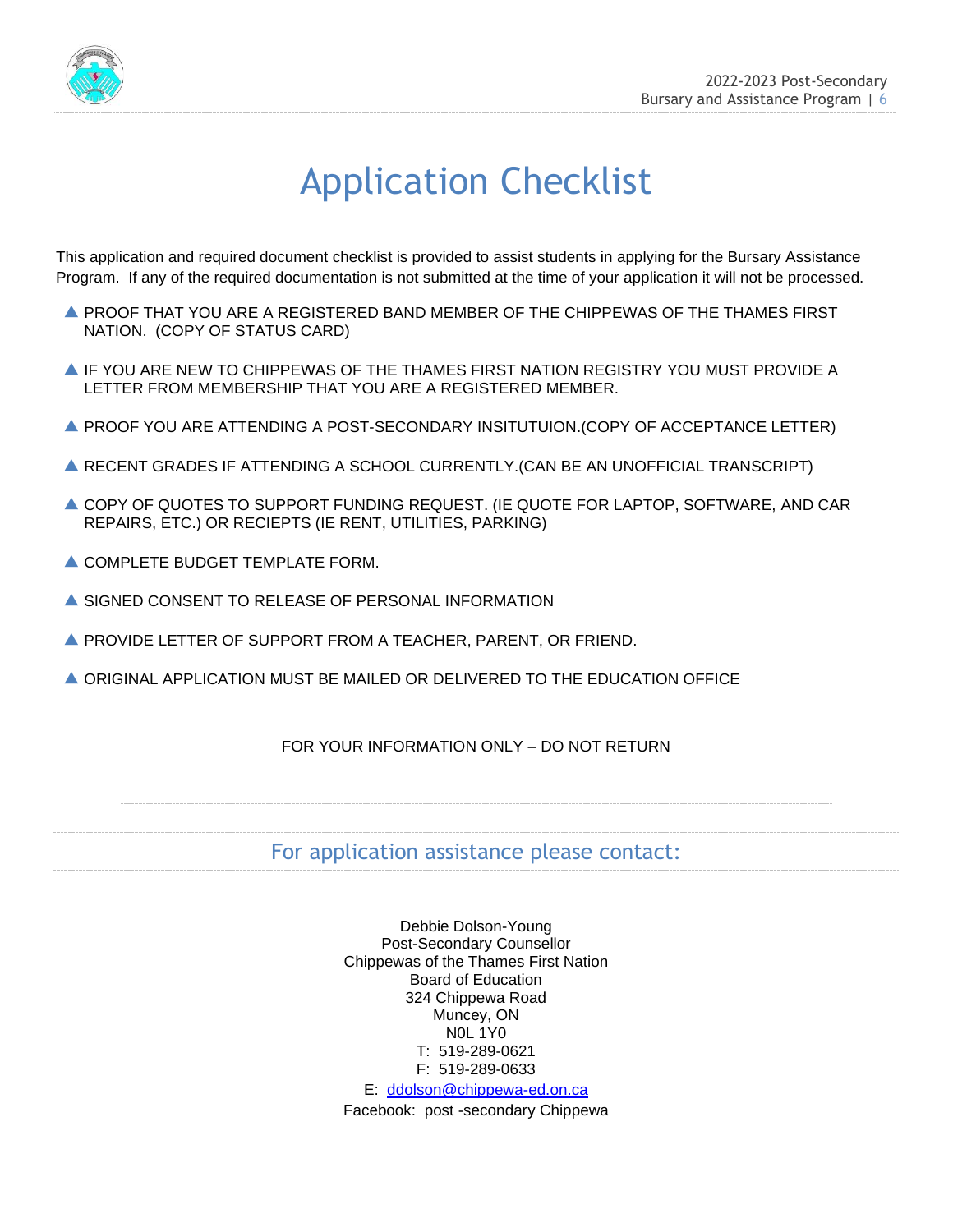

## \*\*APPLICATION FORMS ARE PRIVATE AND CONFIDENTIAL WHEN FILLED OUT\*\*

# CHIPPEWAS OF THE THAMES FIRST NATION BOARD OF EDUCATION POST SECONDARY BURSARY AND ASSISTANCE PROGRAM APPLICATION

| PLEASE INDICATE THE FUND YOU ARE APPLYING FOR:                                        |                                                                                                    |                                                                                                                                                                                          |  |
|---------------------------------------------------------------------------------------|----------------------------------------------------------------------------------------------------|------------------------------------------------------------------------------------------------------------------------------------------------------------------------------------------|--|
| $\bigcup$ COTTFN INTERNATIONAL STUDENT                                                | $\bigcup$ BENEVOLENT                                                                               | <b>OCOTTN STUDENT</b>                                                                                                                                                                    |  |
| <b>Applicants Name:</b>                                                               | Telephone:                                                                                         | Date of Application: (yy/mm/dd)                                                                                                                                                          |  |
| <b>Street Address:</b>                                                                | <b>EMAIL: (must be valid)</b>                                                                      | Date of Birth: (yy/mm/dd)                                                                                                                                                                |  |
| City:                                                                                 | Gender: (circle)                                                                                   | <b>Band Registry #:</b>                                                                                                                                                                  |  |
| <b>Province:</b>                                                                      | Male / Female                                                                                      | $1660$ $---$                                                                                                                                                                             |  |
| Postal Code:                                                                          |                                                                                                    |                                                                                                                                                                                          |  |
| <b>Academic Period for this application:</b><br>Date of Graduation: _________________ | <b>Enrollment: (circle)</b><br><b>NEW STUDENT</b><br><b>CONTINUING STUDENT</b><br><b>RE-ENROLL</b> | <b>Student Profile: (circle)</b><br>Single Parent with dependents<br>Student with spouse/dependents<br>Single Student away from home<br>Single Student living with parent                |  |
| <b>Program of Study:</b>                                                              | <b>Institution Name:</b>                                                                           | Length of Program: _______                                                                                                                                                               |  |
|                                                                                       |                                                                                                    | Current year of study: _______                                                                                                                                                           |  |
| Attendance:<br>Full time / Part Time                                                  | <b>Delivery Method:</b><br>Class/On-line/Combined/Distance                                         | Program Level: (circle)<br>Level 1 - College -Diploma/Certificate<br>Level 2 - Undergraduate B.A.<br>Level 3 - Graduate/Professional i.e.<br>M.A., M.D.<br>Level 4 - Doctoral i.e. Ph.D. |  |

| <b>Institution</b> | <b>Course of Study</b> | Length<br>оf<br><b>Course</b> | <b>Funded by</b> | <b>Certificate/Diploma/Degree</b><br><b>Obtained</b> |
|--------------------|------------------------|-------------------------------|------------------|------------------------------------------------------|
|                    |                        |                               |                  |                                                      |
|                    |                        |                               |                  |                                                      |
|                    |                        |                               |                  |                                                      |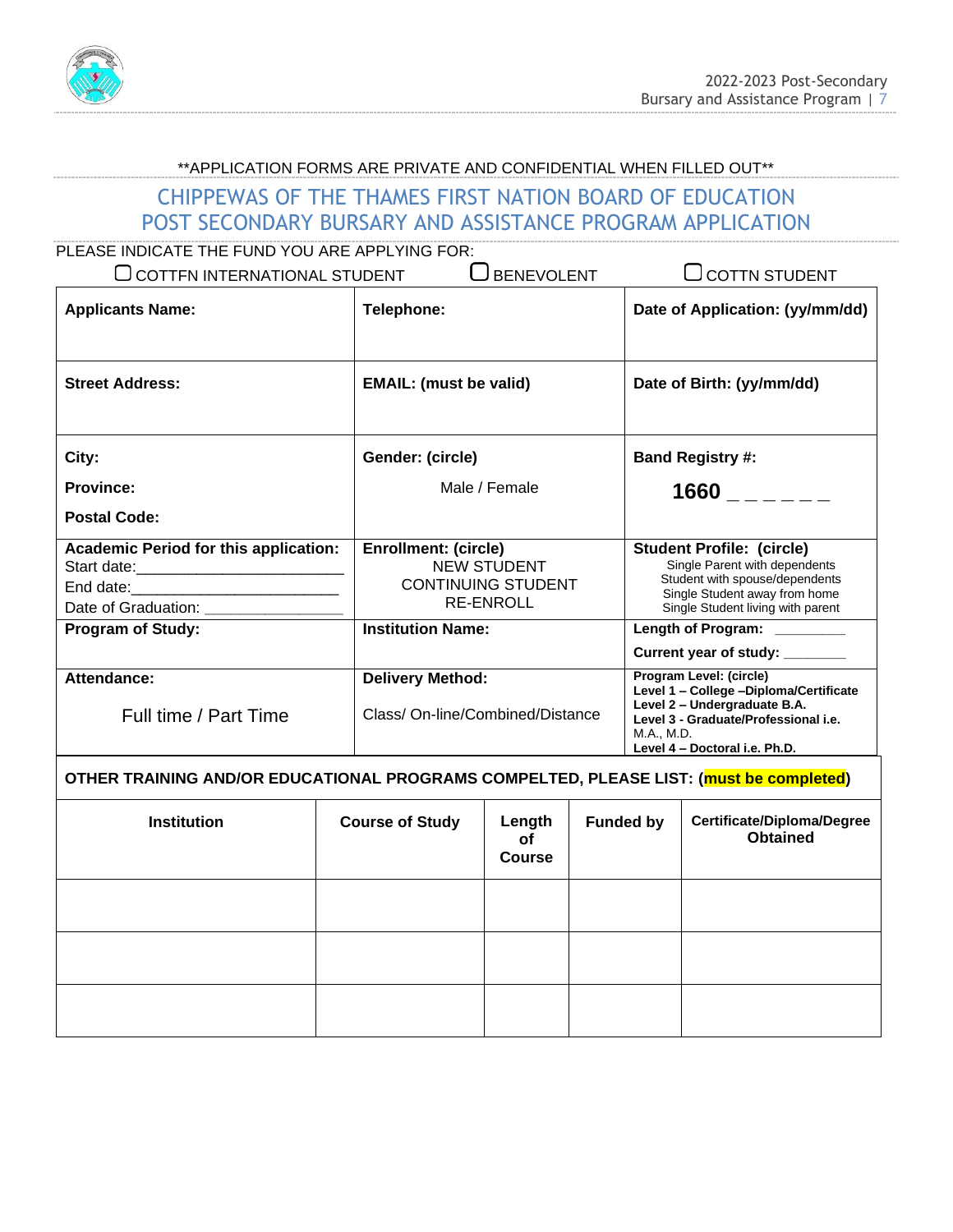

1) Please provide the details of your education plan. (max. 100 words)

2) Explain the steps you will take to reach those goals and how the **CHIPPEWAS OF THE THAMES FIRST NATION BOARD OF EDUCATION POST SECONDARY BURSARY AND ASSISTANCE PROGRAM** will assist you in reaching your goals. Provide a statement of financial need. Provide an explanation on how the Bursary and Assistance funds will assist you to meet your educational goals.

\_\_\_\_\_\_\_\_\_\_\_\_\_\_\_\_\_\_\_\_\_\_\_\_\_\_\_\_\_\_\_\_\_\_\_\_\_\_\_\_\_\_\_\_\_\_\_\_\_\_\_\_\_\_\_\_\_\_\_\_\_\_\_\_\_\_\_\_\_\_\_\_\_\_\_\_\_\_\_\_\_\_\_\_\_\_\_\_\_\_\_\_\_\_\_\_ \_\_\_\_\_\_\_\_\_\_\_\_\_\_\_\_\_\_\_\_\_\_\_\_\_\_\_\_\_\_\_\_\_\_\_\_\_\_\_\_\_\_\_\_\_\_\_\_\_\_\_\_\_\_\_\_\_\_\_\_\_\_\_\_\_\_\_\_\_\_\_\_\_\_\_\_\_\_\_\_\_\_\_\_\_\_\_\_\_\_\_\_\_\_\_\_\_ \_\_\_\_\_\_\_\_\_\_\_\_\_\_\_\_\_\_\_\_\_\_\_\_\_\_\_\_\_\_\_\_\_\_\_\_\_\_\_\_\_\_\_\_\_\_\_\_\_\_\_\_\_\_\_\_\_\_\_\_\_\_\_\_\_\_\_\_\_\_\_\_\_\_\_\_\_\_\_\_\_\_\_\_\_\_\_\_\_\_\_\_\_\_\_\_\_ \_\_\_\_\_\_\_\_\_\_\_\_\_\_\_\_\_\_\_\_\_\_\_\_\_\_\_\_\_\_\_\_\_\_\_\_\_\_\_\_\_\_\_\_\_\_\_\_\_\_\_\_\_\_\_\_\_\_\_\_\_\_\_\_\_\_\_\_\_\_\_\_\_\_\_\_\_\_\_\_\_\_\_\_\_\_\_\_\_\_\_\_\_\_\_\_\_

\_\_\_\_\_\_\_\_\_\_\_\_\_\_\_\_\_\_\_\_\_\_\_\_\_\_\_\_\_\_\_\_\_\_\_\_\_\_\_\_\_\_\_\_\_\_\_\_\_\_\_\_\_\_\_\_\_\_\_\_\_\_\_\_\_\_\_\_\_\_\_\_\_\_\_\_\_\_\_\_\_\_\_\_\_\_\_\_\_\_\_\_\_\_\_\_\_ \_\_\_\_\_\_\_\_\_\_\_\_\_\_\_\_\_\_\_\_\_\_\_\_\_\_\_\_\_\_\_\_\_\_\_\_\_\_\_\_\_\_\_\_\_\_\_\_\_\_\_\_\_\_\_\_\_\_\_\_\_\_\_\_\_\_\_\_\_\_\_\_\_\_\_\_\_\_\_\_\_\_\_\_\_\_\_\_\_\_\_\_\_\_\_\_ \_\_\_\_\_\_\_\_\_\_\_\_\_\_\_\_\_\_\_\_\_\_\_\_\_\_\_\_\_\_\_\_\_\_\_\_\_\_\_\_\_\_\_\_\_\_\_\_\_\_\_\_\_\_\_\_\_\_\_\_\_\_\_\_\_\_\_\_\_\_\_\_\_\_\_\_\_\_\_\_\_\_\_\_\_\_\_\_\_\_\_\_\_\_\_\_\_ \_\_\_\_\_\_\_\_\_\_\_\_\_\_\_\_\_\_\_\_\_\_\_\_\_\_\_\_\_\_\_\_\_\_\_\_\_\_\_\_\_\_\_\_\_\_\_\_\_\_\_\_\_\_\_\_\_\_\_\_\_\_\_\_\_\_\_\_\_\_\_\_\_\_\_\_\_\_\_\_\_\_\_\_\_\_\_\_\_\_\_\_\_\_\_\_\_ \_\_\_\_\_\_\_\_\_\_\_\_\_\_\_\_\_\_\_\_\_\_\_\_\_\_\_\_\_\_\_\_\_\_\_\_\_\_\_\_\_\_\_\_\_\_\_\_\_\_\_\_\_\_\_\_\_\_\_\_\_\_\_\_\_\_\_\_\_\_\_\_\_\_\_\_\_\_\_\_\_\_\_\_\_\_\_\_\_\_\_\_\_\_\_\_\_

3) If the funds do not cover your needs, what is your plan to make up the rest? (i.e.) OSAP, Indspire, Financial aid, etc.

\_\_\_\_\_\_\_\_\_\_\_\_\_\_\_\_\_\_\_\_\_\_\_\_\_\_\_\_\_\_\_\_\_\_\_\_\_\_\_\_\_\_\_\_\_\_\_\_\_\_\_\_\_\_\_\_\_\_\_\_\_\_\_\_\_\_\_\_\_\_\_\_\_\_\_\_\_\_\_\_\_\_\_\_\_\_\_\_\_\_\_\_\_\_\_\_\_ \_\_\_\_\_\_\_\_\_\_\_\_\_\_\_\_\_\_\_\_\_\_\_\_\_\_\_\_\_\_\_\_\_\_\_\_\_\_\_\_\_\_\_\_\_\_\_\_\_\_\_\_\_\_\_\_\_\_\_\_\_\_\_\_\_\_\_\_\_\_\_\_\_\_\_\_\_\_\_\_\_\_\_\_\_\_\_\_\_\_\_\_\_\_\_\_\_ \_\_\_\_\_\_\_\_\_\_\_\_\_\_\_\_\_\_\_\_\_\_\_\_\_\_\_\_\_\_\_\_\_\_\_\_\_\_\_\_\_\_\_\_\_\_\_\_\_\_\_\_\_\_\_\_\_\_\_\_\_\_\_\_\_\_\_\_\_\_\_\_\_\_\_\_\_\_\_\_\_\_\_\_\_\_\_\_\_\_\_\_\_\_\_\_\_ \_\_\_\_\_\_\_\_\_\_\_\_\_\_\_\_\_\_\_\_\_\_\_\_\_\_\_\_\_\_\_\_\_\_\_\_\_\_\_\_\_\_\_\_\_\_\_\_\_\_\_\_\_\_\_\_\_\_\_\_\_\_\_\_\_\_\_\_\_\_\_\_\_\_\_\_\_\_\_\_\_\_\_\_\_\_\_\_\_\_\_\_\_\_\_\_\_

4) Provide a draft budget with the amount requested with as many supporting documents as possible (i.e.) course outline, rent, quotes, receipts etc. (Sample budget Appendix B) Describe in detail your financial request.

\_\_\_\_\_\_\_\_\_\_\_\_\_\_\_\_\_\_\_\_\_\_\_\_\_\_\_\_\_\_\_\_\_\_\_\_\_\_\_\_\_\_\_\_\_\_\_\_\_\_\_\_\_\_\_\_\_\_\_\_\_\_\_\_\_\_\_\_\_\_\_\_\_\_\_\_\_\_\_\_\_\_\_\_\_\_\_\_\_\_\_\_\_\_\_\_\_ \_\_\_\_\_\_\_\_\_\_\_\_\_\_\_\_\_\_\_\_\_\_\_\_\_\_\_\_\_\_\_\_\_\_\_\_\_\_\_\_\_\_\_\_\_\_\_\_\_\_\_\_\_\_\_\_\_\_\_\_\_\_\_\_\_\_\_\_\_\_\_\_\_\_\_\_\_\_\_\_\_\_\_\_\_\_\_\_\_\_\_\_\_\_\_\_\_ \_\_\_\_\_\_\_\_\_\_\_\_\_\_\_\_\_\_\_\_\_\_\_\_\_\_\_\_\_\_\_\_\_\_\_\_\_\_\_\_\_\_\_\_\_\_\_\_\_\_\_\_\_\_\_\_\_\_\_\_\_\_\_\_\_\_\_\_\_\_\_\_\_\_\_\_\_\_\_\_\_\_\_\_\_\_\_\_\_\_\_\_\_\_\_\_ \_\_\_\_\_\_\_\_\_\_\_\_\_\_\_\_\_\_\_\_\_\_\_\_\_\_\_\_\_\_\_\_\_\_\_\_\_\_\_\_\_\_\_\_\_\_\_\_\_\_\_\_\_\_\_\_\_\_\_\_\_\_\_\_\_\_\_\_\_\_\_\_\_\_\_\_\_\_\_\_\_\_\_\_\_\_\_\_\_\_\_\_\_\_\_\_\_

\_\_\_\_\_\_\_\_\_\_\_\_\_\_\_\_\_\_\_\_\_\_\_\_\_\_\_\_\_\_\_\_\_\_\_\_\_\_\_\_\_\_\_\_\_\_\_\_\_\_\_\_\_\_\_\_\_\_\_\_\_\_\_\_\_\_\_\_\_\_\_\_\_\_\_\_\_\_\_\_\_\_\_\_\_\_\_\_\_\_\_\_\_\_\_\_\_ \_\_\_\_\_\_\_\_\_\_\_\_\_\_\_\_\_\_\_\_\_\_\_\_\_\_\_\_\_\_\_\_\_\_\_\_\_\_\_\_\_\_\_\_\_\_\_\_\_\_\_\_\_\_\_\_\_\_\_\_\_\_\_\_\_\_\_\_\_\_\_\_\_\_\_\_\_\_\_\_\_\_\_\_\_\_\_\_\_\_\_\_\_\_\_\_\_ \_\_\_\_\_\_\_\_\_\_\_\_\_\_\_\_\_\_\_\_\_\_\_\_\_\_\_\_\_\_\_\_\_\_\_\_\_\_\_\_\_\_\_\_\_\_\_\_\_\_\_\_\_\_\_\_\_\_\_\_\_\_\_\_\_\_\_\_\_\_\_\_\_\_\_\_\_\_\_\_\_\_\_\_\_\_\_\_\_\_\_\_\_\_\_\_\_ \_\_\_\_\_\_\_\_\_\_\_\_\_\_\_\_\_\_\_\_\_\_\_\_\_\_\_\_\_\_\_\_\_\_\_\_\_\_\_\_\_\_\_\_\_\_\_\_\_\_\_\_\_\_\_\_\_\_\_\_\_\_\_\_\_\_\_\_\_\_\_\_\_\_\_\_\_\_\_\_\_\_\_\_\_\_\_\_\_\_\_\_\_\_\_\_\_

5) Please provide 1 letter of support regarding your application (sample letter Appendix A)

**\_\_\_\_\_\_\_\_\_\_\_\_\_\_\_\_\_\_\_\_\_\_\_\_\_\_\_\_\_\_\_\_\_\_ \_\_\_\_\_\_\_\_\_\_\_\_\_\_\_\_\_\_\_\_\_\_\_\_\_\_\_\_\_\_\_\_\_\_\_\_**

6) If you are successful, at the end of the year no later than April 30th you will be required to follow up on the disbursement of funds and you will be required to show how the funds helped you.

\***\*\*Failure to submit a final report can jeopardize any further education funding\*\***

The board of education staff and/or trustees reserve the right to authenticate all information pertaining to the application prior to any bursary being granted. Submission of an application implies agreement to the terms of authentication.

*DECLARATION: I acknowledge the information I have submitted is true and accurate to the best of my ability. I understand submitting information that cannot be supported can and will affect my eligibility to be further funded by education dollars.*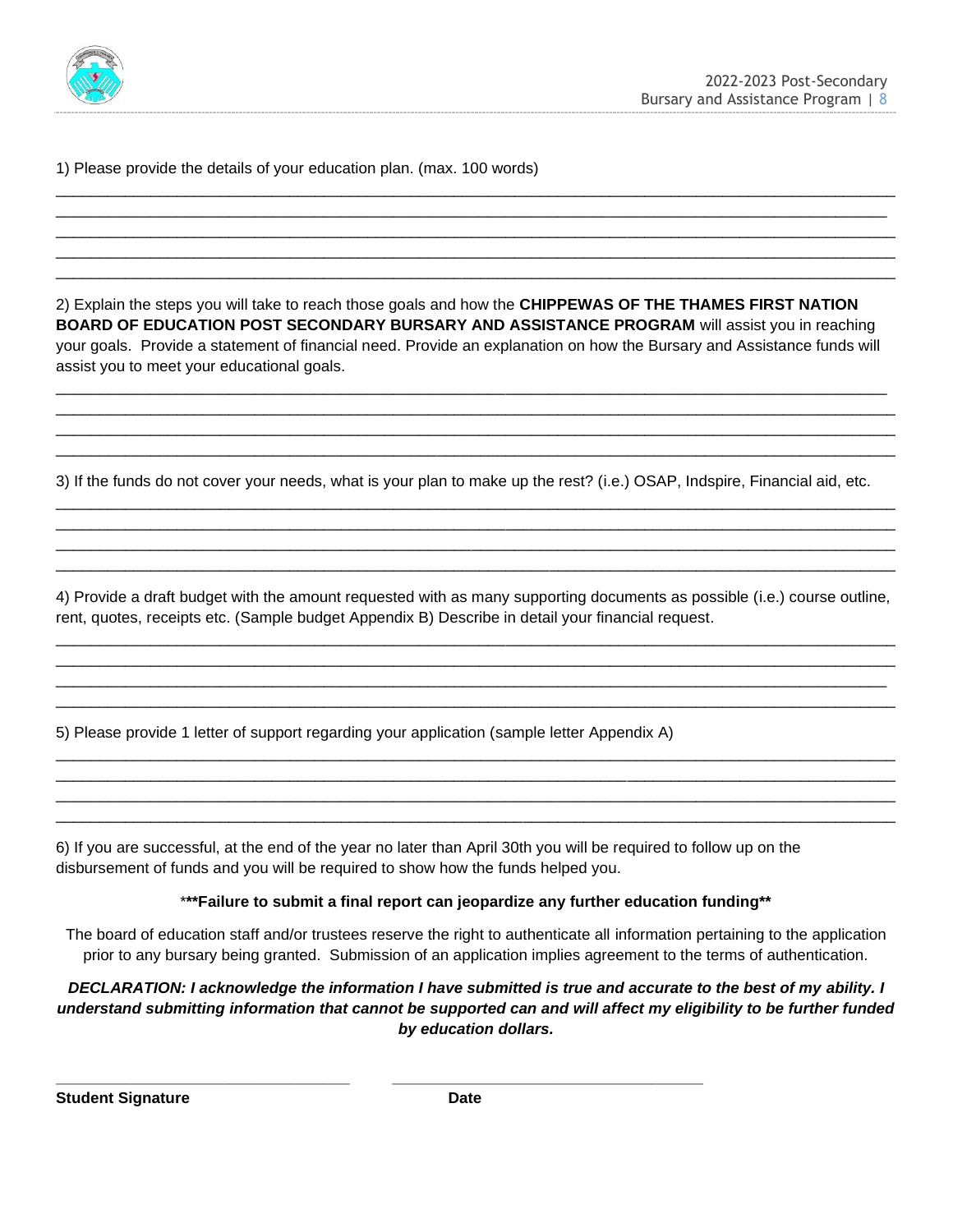



# CHIPPEWAS OF THE THAMES FIRST NATION BOARD OF EDUCATION POST SECONDARY BURSARY AND ASSISTANCE PROGRAM APPLICATION FOR EMERGENCY FUNDING APPLICATION

| <b>Applicants Name:</b>                 | Telephone:                          | Date of Application: (yy/mm/dd)                                                                      |  |
|-----------------------------------------|-------------------------------------|------------------------------------------------------------------------------------------------------|--|
| <b>Street Address:</b>                  | Email:                              | Date of Birth: (yy/mm/dd)                                                                            |  |
| City:                                   | Gender: (circle)                    | <b>Band Registry #:</b>                                                                              |  |
| <b>Province:</b><br><b>Postal Code:</b> | Male / Female                       | $1660$ _ _ _ _ _                                                                                     |  |
| <b>Current School Attending:</b>        | Length of Program: 1234<br>(circle) | <b>Student Profile: (circle)</b><br>Single Parent with dependents                                    |  |
| <b>Program of Study:</b>                | Current year of study: 1234         | Student with spouse/dependents<br>Single Student away from home<br>Single Student living with parent |  |

\_\_\_\_\_\_\_\_\_\_\_\_\_\_\_\_\_\_\_\_\_\_\_\_\_\_\_\_\_\_\_\_\_\_\_\_\_\_\_\_\_\_\_\_\_\_\_\_\_\_\_\_\_\_\_\_\_\_\_\_\_\_\_\_\_\_\_\_\_\_\_\_\_\_\_\_\_\_\_\_\_\_\_\_\_\_\_\_\_\_\_\_\_\_ \_\_\_\_\_\_\_\_\_\_\_\_\_\_\_\_\_\_\_\_\_\_\_\_\_\_\_\_\_\_\_\_\_\_\_\_\_\_\_\_\_\_\_\_\_\_\_\_\_\_\_\_\_\_\_\_\_\_\_\_\_\_\_\_\_\_\_\_\_\_\_\_\_\_\_\_\_\_\_\_\_\_\_\_\_\_\_\_\_\_\_\_\_\_ \_\_\_\_\_\_\_\_\_\_\_\_\_\_\_\_\_\_\_\_\_\_\_\_\_\_\_\_\_\_\_\_\_\_\_\_\_\_\_\_\_\_\_\_\_\_\_\_\_\_\_\_\_\_\_\_\_\_\_\_\_\_\_\_\_\_\_\_\_\_\_\_\_\_\_\_\_\_\_\_\_\_\_\_\_\_\_\_\_\_\_\_\_\_ \_\_\_\_\_\_\_\_\_\_\_\_\_\_\_\_\_\_\_\_\_\_\_\_\_\_\_\_\_\_\_\_\_\_\_\_\_\_\_\_\_\_\_\_\_\_\_\_\_\_\_\_\_\_\_\_\_\_\_\_\_\_\_\_\_\_\_\_\_\_\_\_\_\_\_\_\_\_\_\_\_\_\_\_\_\_\_\_\_\_\_\_\_\_

\_\_\_\_\_\_\_\_\_\_\_\_\_\_\_\_\_\_\_\_\_\_\_\_\_\_\_\_\_\_\_\_\_\_\_\_\_\_\_\_\_\_\_\_\_\_\_\_\_\_\_\_\_\_\_\_\_\_\_\_\_\_\_\_\_\_\_\_\_\_\_\_\_\_\_\_\_\_\_\_\_\_\_\_\_\_\_\_\_\_\_\_\_\_ \_\_\_\_\_\_\_\_\_\_\_\_\_\_\_\_\_\_\_\_\_\_\_\_\_\_\_\_\_\_\_\_\_\_\_\_\_\_\_\_\_\_\_\_\_\_\_\_\_\_\_\_\_\_\_\_\_\_\_\_\_\_\_\_\_\_\_\_\_\_\_\_\_\_\_\_\_\_\_\_\_\_\_\_\_\_\_\_\_\_\_\_\_\_ \_\_\_\_\_\_\_\_\_\_\_\_\_\_\_\_\_\_\_\_\_\_\_\_\_\_\_\_\_\_\_\_\_\_\_\_\_\_\_\_\_\_\_\_\_\_\_\_\_\_\_\_\_\_\_\_\_\_\_\_\_\_\_\_\_\_\_\_\_\_\_\_\_\_\_\_\_\_\_\_\_\_\_\_\_\_\_\_\_\_\_\_\_\_

\_\_\_\_\_\_\_\_\_\_\_\_\_\_\_\_\_\_\_\_\_\_\_\_\_\_\_\_\_\_\_\_\_\_\_\_\_\_\_\_\_\_\_\_\_\_\_\_\_\_\_\_\_\_\_\_\_\_\_\_\_\_\_\_\_\_\_\_\_\_\_\_\_\_\_\_\_\_\_\_\_\_\_\_\_\_\_\_\_\_\_\_\_\_ \_\_\_\_\_\_\_\_\_\_\_\_\_\_\_\_\_\_\_\_\_\_\_\_\_\_\_\_\_\_\_\_\_\_\_\_\_\_\_\_\_\_\_\_\_\_\_\_\_\_\_\_\_\_\_\_\_\_\_\_\_\_\_\_\_\_\_\_\_\_\_\_\_\_\_\_\_\_\_\_\_\_\_\_\_\_\_\_\_\_\_\_\_\_ \_\_\_\_\_\_\_\_\_\_\_\_\_\_\_\_\_\_\_\_\_\_\_\_\_\_\_\_\_\_\_\_\_\_\_\_\_\_\_\_\_\_\_\_\_\_\_\_\_\_\_\_\_\_\_\_\_\_\_\_\_\_\_\_\_\_\_\_\_\_\_\_\_\_\_\_\_\_\_\_\_\_\_\_\_\_\_\_\_\_\_\_\_\_ \_\_\_\_\_\_\_\_\_\_\_\_\_\_\_\_\_\_\_\_\_\_\_\_\_\_\_\_\_\_\_\_\_\_\_\_\_\_\_\_\_\_\_\_\_\_\_\_\_\_\_\_\_\_\_\_\_\_\_\_\_\_\_\_\_\_\_\_\_\_\_\_\_\_\_\_\_\_\_\_\_\_\_\_\_\_\_\_\_\_\_\_\_\_

1) Please briefly explain what your emergency.

\_\_\_\_\_\_\_\_\_\_\_\_\_\_\_\_\_\_\_\_\_\_\_\_\_\_\_\_\_\_\_\_\_\_\_\_\_\_\_\_\_\_\_\_\_\_\_\_\_\_\_\_\_\_\_\_\_\_\_\_\_\_\_\_\_\_\_\_\_\_\_\_\_\_\_\_\_\_\_\_\_\_\_\_\_\_\_\_\_\_\_\_\_\_ 2) Please outline the amount you are requesting with supporting documentation.

\_\_\_\_\_\_\_\_\_\_\_\_\_\_\_\_\_\_\_\_\_\_\_\_\_\_\_\_\_\_\_\_\_\_\_\_\_\_\_\_\_\_\_\_\_\_\_\_\_\_\_\_\_\_\_\_\_\_\_\_\_\_\_\_\_\_\_\_\_\_\_\_\_\_\_\_\_\_\_\_\_\_\_\_\_\_\_\_\_\_\_\_\_\_ 3) Once your emergency ends please explain how the funds assisted you.

*DECLARATION: I acknowledge the information I have submitted is true and accurate to the best of my ability. I understand submitting information that cannot be supported can and will affect my eligibility to be further funded by education dollars.*

Student Signature Date

\_\_\_\_\_\_\_\_\_\_\_\_\_\_\_\_\_\_\_\_\_\_\_\_\_\_\_\_\_\_\_\_\_\_\_\_\_\_\_\_\_\_\_ \_\_\_\_\_\_\_\_\_\_\_\_\_\_\_\_\_\_\_\_\_\_\_\_\_\_\_\_\_\_\_\_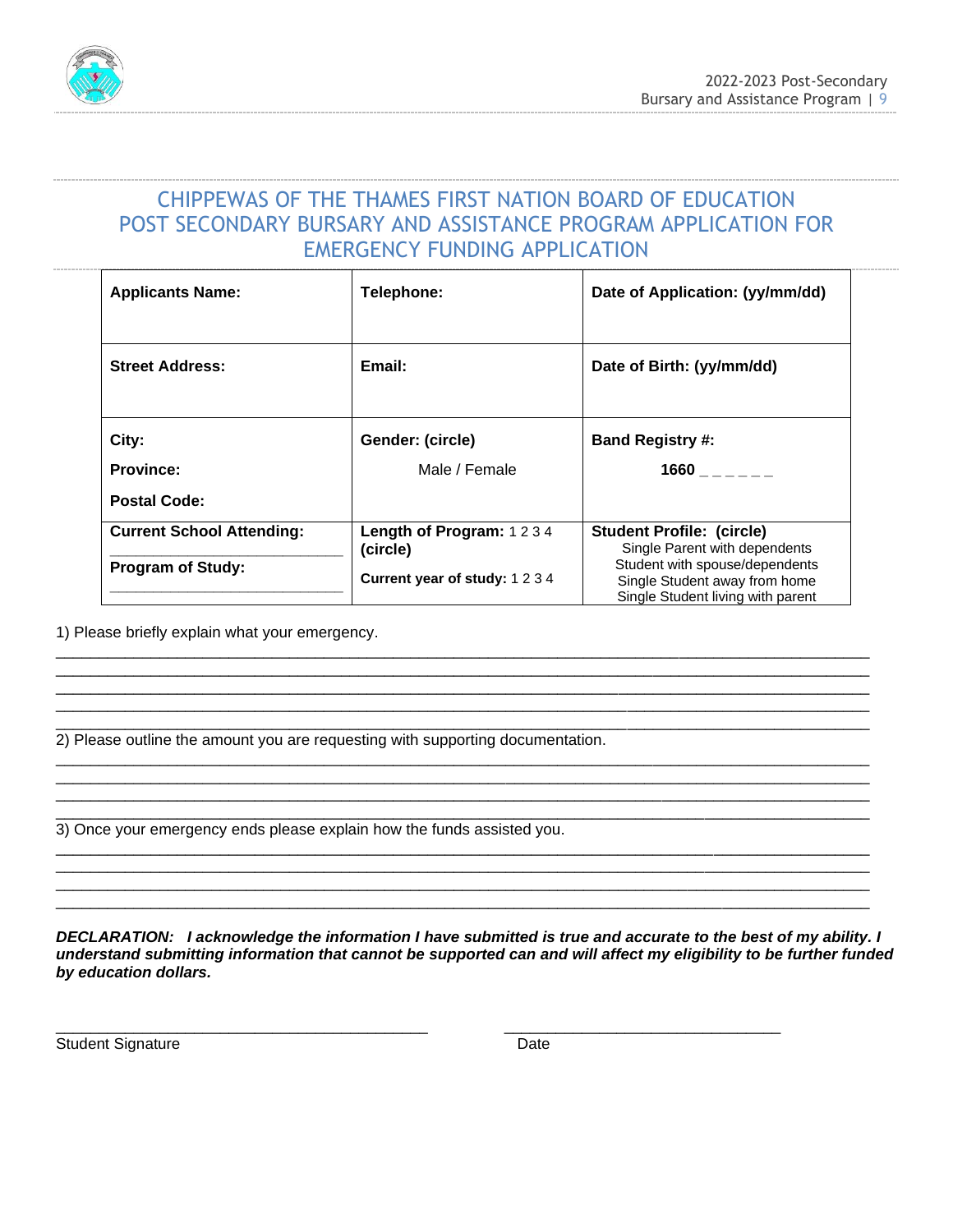

# Consent to Release of Personal Information

The completion and signing of this form by the student provides consent and permission to the \_\_\_\_\_\_\_\_\_\_\_\_\_\_\_\_\_\_

\_\_\_\_\_\_\_\_\_\_\_\_\_\_\_\_\_\_\_\_\_\_\_\_ (Name of School) to share the personal information identified below with an authorized representative of Chippewas of the Thames First Nation Board of Education Post- Secondary office as listed below as third parties for the indicated period of time.

#### **Student Information**

| <b>Student Name:</b> | Student Number: |
|----------------------|-----------------|
| Phone Number:        | Date of Birth:  |
| Academic Year:       | Program:        |

#### **Chippewas of the Thames Board of Education Post-Secondary Office Third Party Information**

Name: Debbie Dolson-Young \_\_\_\_\_\_\_\_\_\_\_\_\_\_\_ Position: Post-Secondary Counsellor\_\_\_\_\_\_\_\_\_\_\_\_\_\_\_\_

I, **I** and the release of information to an authorized (student name) consent to the release of information to an authorized

representative of Chippewas of the Thames First Nation Post-Secondary Office (indicated with a check mark)

- $\checkmark$  Determine eligibility
- ✓ Verify eligibility
- ✓ Collection of information about me, my spouse/partner, my dependents, and/or any children in my care
- ✓ Attendance
- $\checkmark$  Academic progress reports, transcripts, grades, GPA
- ✓ Teacher's Comments
- ✓ Discipline Record
- ✓ Enrolment Status
- ✓ Funds received, OSAP payments, payments, restrictions.
- ✓ Student Account (tuition fee, residence fee, school bursary or grants received)

I further consent to the exchange of information with any service provider offering assistance within the mandate of the Chippewa of the Thames First Nation Board of Education Post-Secondary Program pertaining to paragraph 1 to verify my eligibility for educational assistance.

## **Time Period during which information may be shared**

| Star<br>)ate<br>---- |              |              |  |
|----------------------|--------------|--------------|--|
|                      | (MM/DD/YYYY) | (MM/DD/YYYY) |  |

I have read and understand this consent for the release of information. With my signature below, I authorized the release of to the person(s) named on this form, during the time period indicated, the identified information pertaining to my enrollment as a student with the Chippewas of the Thames First Nation Board of Education Post-Secondary program.

Student Signature Date

\_\_\_\_\_\_\_\_\_\_\_\_\_\_\_\_\_\_\_\_\_\_\_\_\_\_\_\_\_\_\_\_\_\_\_\_ \_\_\_\_\_\_\_\_\_\_\_\_\_\_\_\_\_\_\_\_\_\_\_\_\_\_\_\_\_\_\_\_\_\_\_\_\_\_

*The information you provide and any other information placed in a student file will be protected and used in compliance with the Ontario's Freedom of Information and Protection of Privacy Act and will be disclosed on in accordance with this Act.*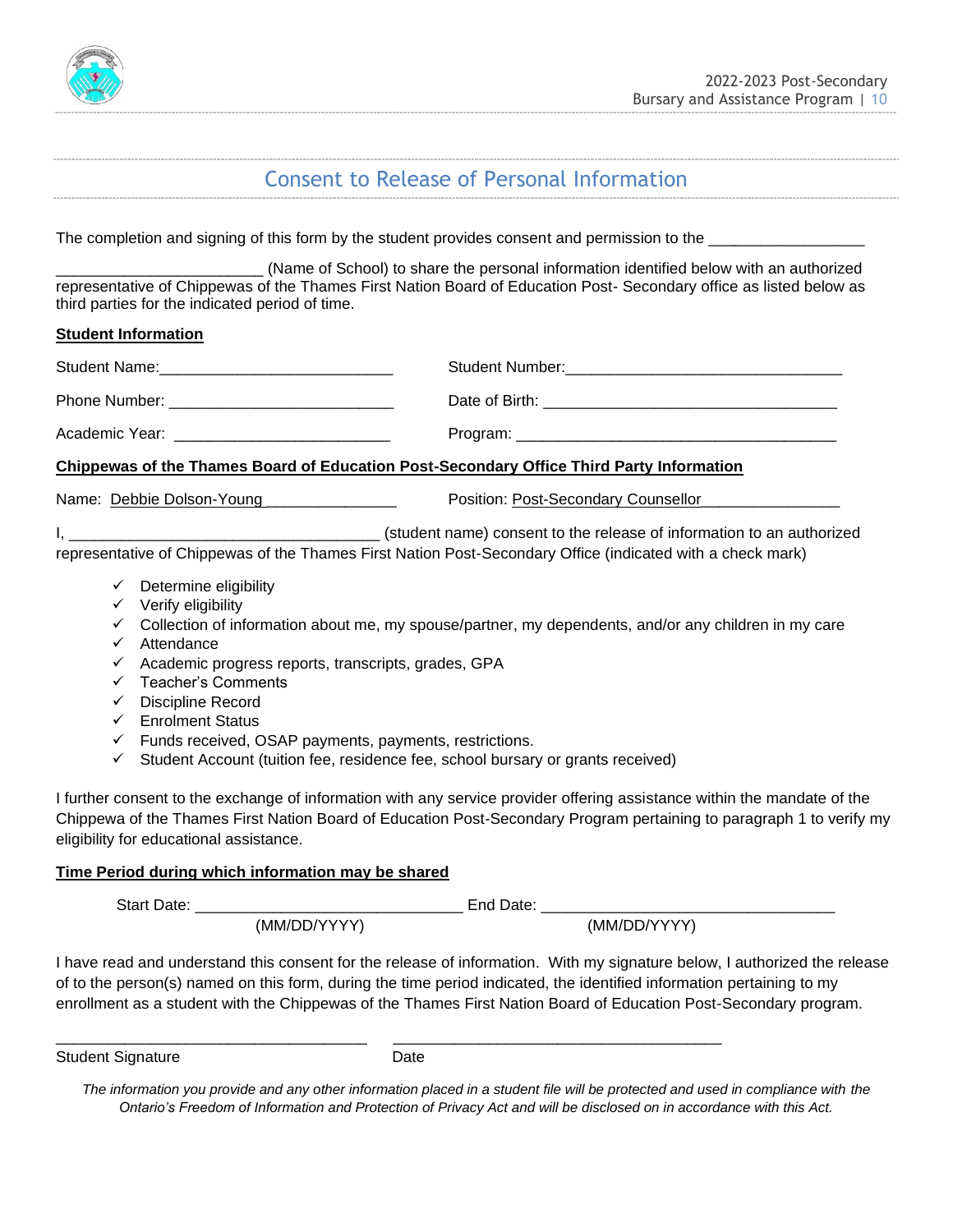

# Appendix A

Sample Support Letter

[Your Name] [Street Address] [City, ST ZIP Code]

[Date]September 5, 2020

[Recipient Name] [Title] [Company Name] [Street Address] [City, ST ZIP Code]

Dear [Name of Recipient]:

[Short introduction paragraph – include a brief statement about who you are and the purpose of the letter]

[Provide details and facts about your relationship to the person being recommended as well as facts about the individual including positions, employment dates and responsibilities.]

[Provide a statement about whether or not the individual is qualified or recommended by you.]

[Provide examples that support your recommendation.]

[Close the letter by summarizing your recommendation and stating whether you would be willing to further communicate with the recipient.]

Sincerely,

(Your Name)